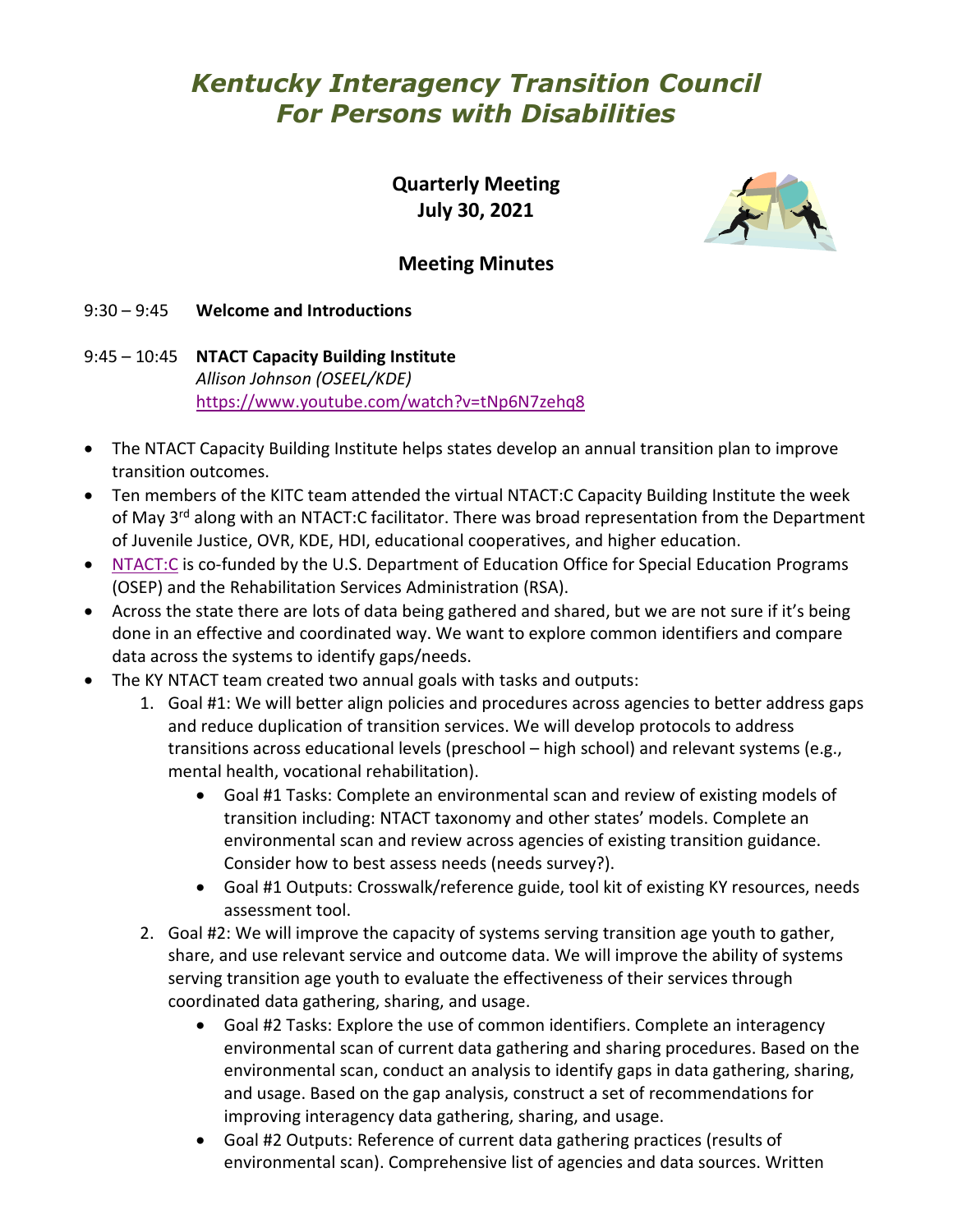report detailing findings from environmental scan and analysis. Written recommendations on cross-agency data sharing practices.

## 9:45 – 10:45 **NTACT Capacity Building Institute Goal #1 Q&A**

- **Veronica Dale (OVR):** Not seeing uniform outcomes across the state and this is a concern. Trying to explain to people that pre-ETS is just the start. You can have more than one services provider working with a student and the student should have a choice of who they want to work with. If students work with an OVR counselor, they may qualify for additional services to accomplish their end goal. Pre-ETS specialists can call me when they get to the self-advocacy component, and I can explain what vocational rehabilitation is. The student must learn how to advocate and speak to a counselor and make phone calls. We don't want the student to leave HS and not have something in place. Some students don't have parental support.
- **Angel Stephens (SESC):** Previously worked as a pre-ETS provider at the coop level. Some districts had pre-ETS services with CWTP, the coop, and maybe KCTCS. You may go to a different district, and no one is providing pre-ETS. If we're all providing pre-ETS, we are overlapping services. New coop position involves training teachers to understand what pre-ETS and transition services are. Pre-ETS providers are limited to only working with students and didn't have time to form communication with teachers. We've been able to implement coop cadres with teacher teams across the district in our region so that they can get a better understanding. There was a lot of confusion when moving to the coop level. The teacher automatically thought we were the OVR counselor and invited us to senior meetings.
- **Jill Griffiths (CWTP/HDI):** When you use word transition services, you're talking about an umbrella term. For example, there's WIOA and IDEA and districts get these two mixed up. CWTP tries to implement transition services defined by WIOA. We want them to understand that pre-ETS is an OVR service.
- **Allison Johnson (OSEEL/KDE):** When we wrote the goals at NTACT:C, we thought about how we could clarify the difference between transition and pre-ETS.
- **Carrie Stith-Webster (OVEC):** There are different people from different organizations trying to provide pre-ETS. We haven't figured out how to tap into unserved students and how can we all work collaboratively. Pre-ETS is an important service that should be required. Must get parents involved.
- **Marisa Duarte (GRREC):** Students are not being referred to OVR because of lack of communication on when and how the referral process should take place. We have been talking a lot in our coop about systems. I think that developing a system that can be shared with all stakeholders would help.
- **Lou-Ann Land (KYPSO/HDI):** How can you bring your experience and expertise to help us address these goals? Everyone needs to think about this. We will be setting up committees to help work on these issues.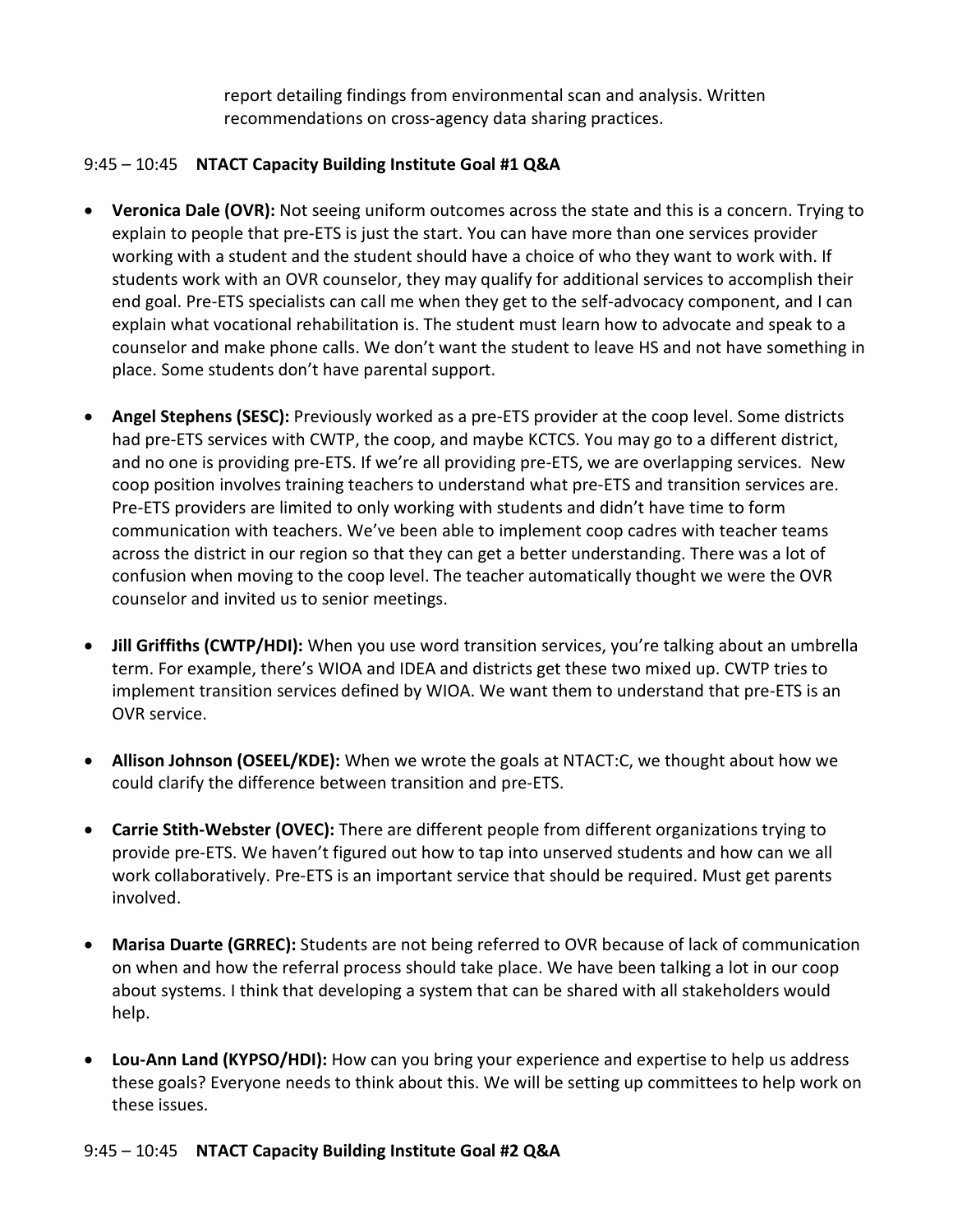- **Lou-Ann Land (KYPSO/HDI):** There are services at schools, but it is not always clear who is doing what or where. Teachers are confused about who's who (in terms of providers). Data sharing can help resolve some of this. An example I noticed when analyzing YOYO data is that kids are saying CTE courses (vocational courses), OVR services, and CWTP are most helpful. Those students were employed or pursuing further education. In disaggregating the data further, kids who exit with an alternate diploma have the worst outcomes. In analyzing who spoke about transition services, not a single student that exited with an alternate diploma mentioned CTE, vocational school, or OVR. For those that mentioned CWTP, less than half exited with an alternate diploma. Initial reaction – these kids may not be engaging in pre-employment or job opportunities, but this may not be accurate. Being able to see CTE data and verifying if a student who exited by alternate diploma is involved with OVR (for example) would be helpful.
- **Tony LoBianco (KYPSO/HDI):** We've talked about it being at a systematic level of sharing aggregate data between systems to see what's going on at that level. OVR is going through changes in their data collection process. As this gears up that will help us quite a bit. How to share individual level data so that we can see what students are getting and how effective that is and being able to link that with our outcome data would be helpful. If we can pull this off, we can do a lot of great things. We might find out that it's a lack of access to courses or those programs need to be reconfigured to service students better.
- **Veronica Dale (OVR):** OVR needs student ID numbers and grades. It's difficult to get that from school systems.
- **Marisa Duarte (GRREC)**: I saw data indicating that the number of students with disabilities in CTE courses was low, so it is possible that your data (Lou-Ann) is close to being accurate.
- **Tony Peavler (KSD):** KCTCS provides pre-ETS for KSD. Heard that KCTCS may do a year of follow up with pre-ETS students a year after they leave the program. Curious about what kind of data they collect. Have idea of conducting an annual survey with students starting in HS and continuing that up to 10 years after HS. We would touch base annually and over time we would get an understanding of what's preventing them from gaining employment, etc. This would enable us to target those skills earlier and discover how student attitudes changes over time. Based on the 2015 census, the [National Deaf Center](https://www.nationaldeafcenter.org/) (NDC) put out a summary of results for Deaf/Hard of Hearing (DHOH) individuals. The summary showed that KY was  $51<sup>st</sup>$  in the nation. Puerto Rico was the only territory that performed worse than KY as far as DHOH students going on to employment or higher education. Doesn't feel reflective of what we've seen.
	- o [NDC State Rankings of Postsecondary Achievement for Deaf People: 2012-2016](https://www.nationaldeafcenter.org/sites/default/files/State%20Rankings%20of%20Postsecondary%20Achievement%20for%20Deaf%20People_2012-2016.pdf)
	- o [NDC Deaf People and Educational Attainment in the U.S.: 2019](https://www.nationaldeafcenter.org/sites/default/files/Deaf%20People%20and%20Educational%20Attainment%20in%20the%20United%20States_%202019.pdf)

## 10:45-11:00 **Break**

## 11:00-12:00 **Agency Updates**

## **KYPSO/HDI (Lou-Ann Land)**

- Will be emailing people asking for help with NTACT:C goals/tasks.
- Recently set up a KITC list serv. Keep an eye out for an invite.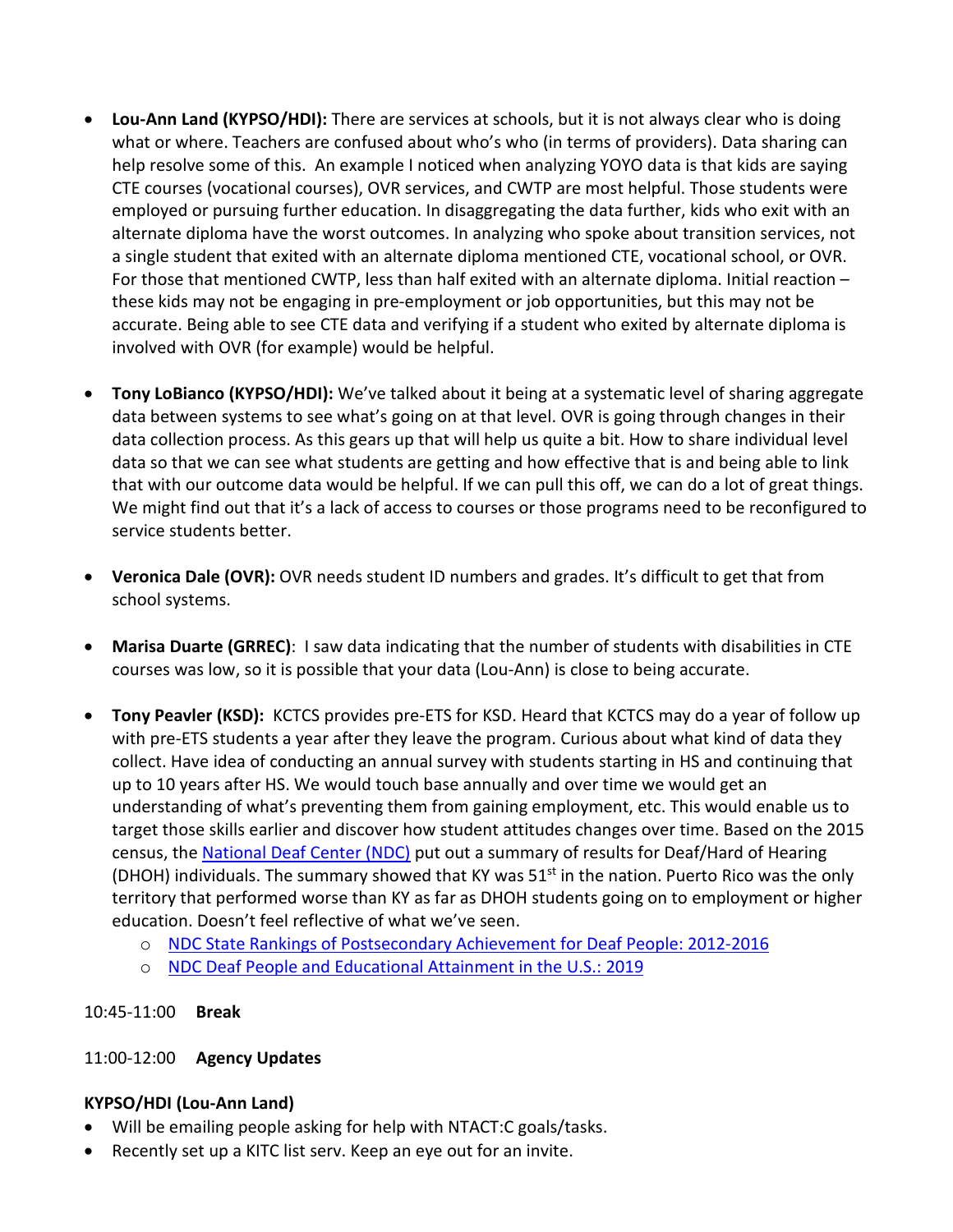- Ongoing discussion around finding student representation for KITC. Looking for students who can provide input and experience.
	- $\circ$  Carrie Stith-Webster (GLEC): The GLEC RIT has a college student representative and they're a great addition.
	- o Marisa Duarte (GRREC): Suggested having one former and one current student representative. If targeting a current student, let the school know that it's a great opportunity for the student to get leadership experience and that it's only quarterly.
	- o Lee Gordon (OCSHCN): Make sure that student gets permission from their school system to participate and that the meetings don't interfere with classes.

## **GREEC (Marisa Duarte)**

• Coronavirus Response and Relief Supplemental Appropriations Act [\(CRRSAA\)](https://www2.ed.gov/about/offices/list/ope/crrsaa.html) – a newly formed team to support services for the school. Provide NCL, learning accelerator, etc. Just got back from first statewide meeting and hashing out details of how it will roll out. Funding came from KDE for the coops to help districts with learning acceleration and SCL in the school system.

## **OSEEL/KDE (Allison Johnson)**

- OSEP is in the process of organizing monthly online information sharing presentations (OSEEL Monthly Series). The first presentation is August 25<sup>th</sup> from 3:30-4pm. More information to come.
- OSEEL has recently posted two memorandum agreement positions: KY Post-Secondary Transition Specialist. Positions are funded by the American Rescue Plan and will focus on improving learning outcomes for students disproportionately impacted by the COVID pandemic. If you know teachers who would make great specialists, please let me know.

## **Veronica Dale (OVR)**

- OVR is going through a Rehabilitation Services Administration (RSA) audit.
- Staying busy in the transition branch. Starting to gear up for getting in student preauthorization information. There is an opportunity to look at the information and patterns to see where students are.

## **KYPSO/HDI (Tony LoBianco)**

• One month left to complete YOYO interviews. Fayette County is the second largest district, and they have a great response rate - up to 96% completed interviews. This is a testament to what can be accomplished at a large district. Would like to find out what they're doing and share with other districts that may be struggling.

## **SESC (Angel Stephens)**

• SESC has a [google site](https://sites.google.com/sesccoop.org/sescpre-ETS/home?authuser=0) with several resources.

## **OVEC (Carrie Stith-Webster)**

• Down to one pre-ETS provider. Dennis Horn took another position within OVEC.

# **CKSES (Christina Krantz)**

• Getting back into the swing of things with in-person trainings.

## **Dee Anna Albright (KEDC)**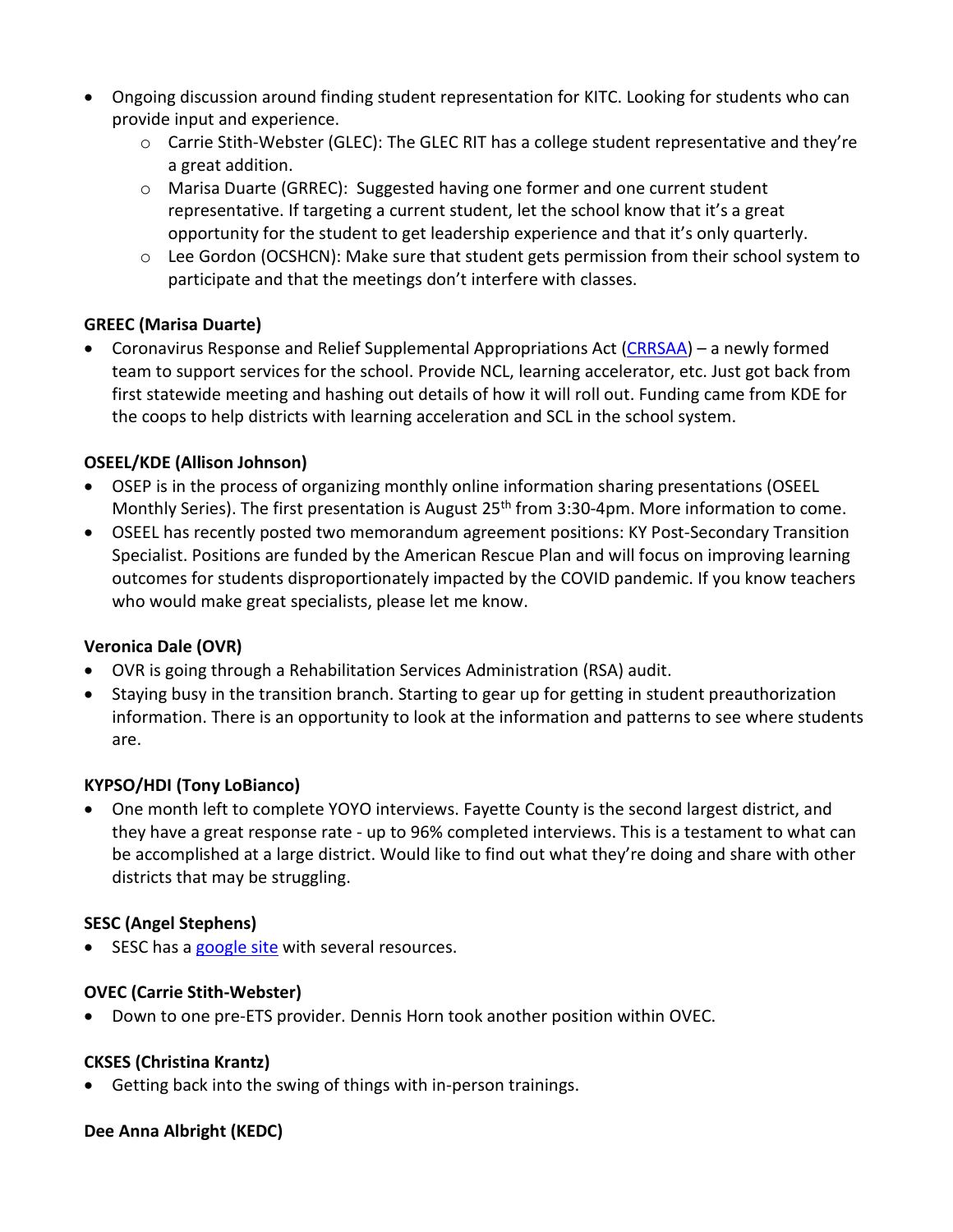• Just got back from first CRRSAA state meeting. Amazing movement to support education/students across KY. All regions come together with common practices and goals.

## **CWTP/HDI (Jill Griffiths)**

• Completing our training content. All forms and policy/procedure manuals are updated/edited for this year. Start trainings mid-August. There are 87 applications in for districts that will participate.

## **GREC (Marisa Duarte)**

• Continuing pre-ETS work with Karen and Tamara. They are not in schools yet but are scheduling meetings with schools to see what that will look like. In new role with CRRSAA, transition focus will be on all levels of transition (elementary – HS) and what transition opportunities look like for all students.

## **KY-SPIN (Kellie Smith)**

Please share the following with students and families.

- [Beyond COVID: Supporting Families of Students with](http://www.kyspin.com/wp-content/uploads/2021/07/KY-SPINs-Fall-Virtual-Conference-Beyond-COVID-Supporting-Families-of-Students-with-Disabilities-8-4-21-Flyer.pdf) Disabilities virtual conference on August  $4<sup>th</sup>$ from 9am-4pm ET.
- Overview of the IEP Process Webinar Military Families August 19th
- [Parent/Participant Advocacy Leadership Series \(PALS\)](https://www.kyspin.com/events/class-2021-ky-spins-parent-participant-advocacy-leadership-series-pals-training/1631782800/1631887200/) September  $16<sup>th</sup>$  and  $17<sup>th</sup>$ PALS is a series of trainings providing leadership skills and learning opportunities to youth/adults with disabilities, their parents, caregivers, and family.

## **OCSHCN (Lee Gordon)**

- Received small grant to educate parents/families about telehealth. Sandra Gilbert is the Parent Director for the Family-to-Family program. She held four trainings with families and youth about how to access telehealth. The grant ended June 30<sup>th</sup>, but Sandra is still available if you have families that are interested.
- When patients become appropriate age (in HS), we refer them to OVR. OVR has money to help kids while they want to go to school. This is important to remind everyone.

## **KCTCS (Lauren Chamberlain)**

• Have seen a push for getting more pre-ETS students referred to OVR. I have been with this program since it started four years ago and there's never been a training on this. We're all ready and understand the need for that. More clarity would be good.

## **Office of Continuous Improvement and Support/KDE (Melissa Ferrell)**

- We are conducting a lot of audits and monitoring.
- Management of additional federal funds.
- Homeless education program finished RFA process and in process of awarding 14 districts with McKinney Vento grant money. Received additional federal funds for the homeless program through the American Rescue Plan. Processing first round of funds and beginning to plan for round two.
- In the Kentucky homeless population, kids are identified based on the McKinney Vento act definition. Typically, in KY we have approximately 4% of the student population that experience some form of homelessness each year. Of that, 19-20% also have an IEP.